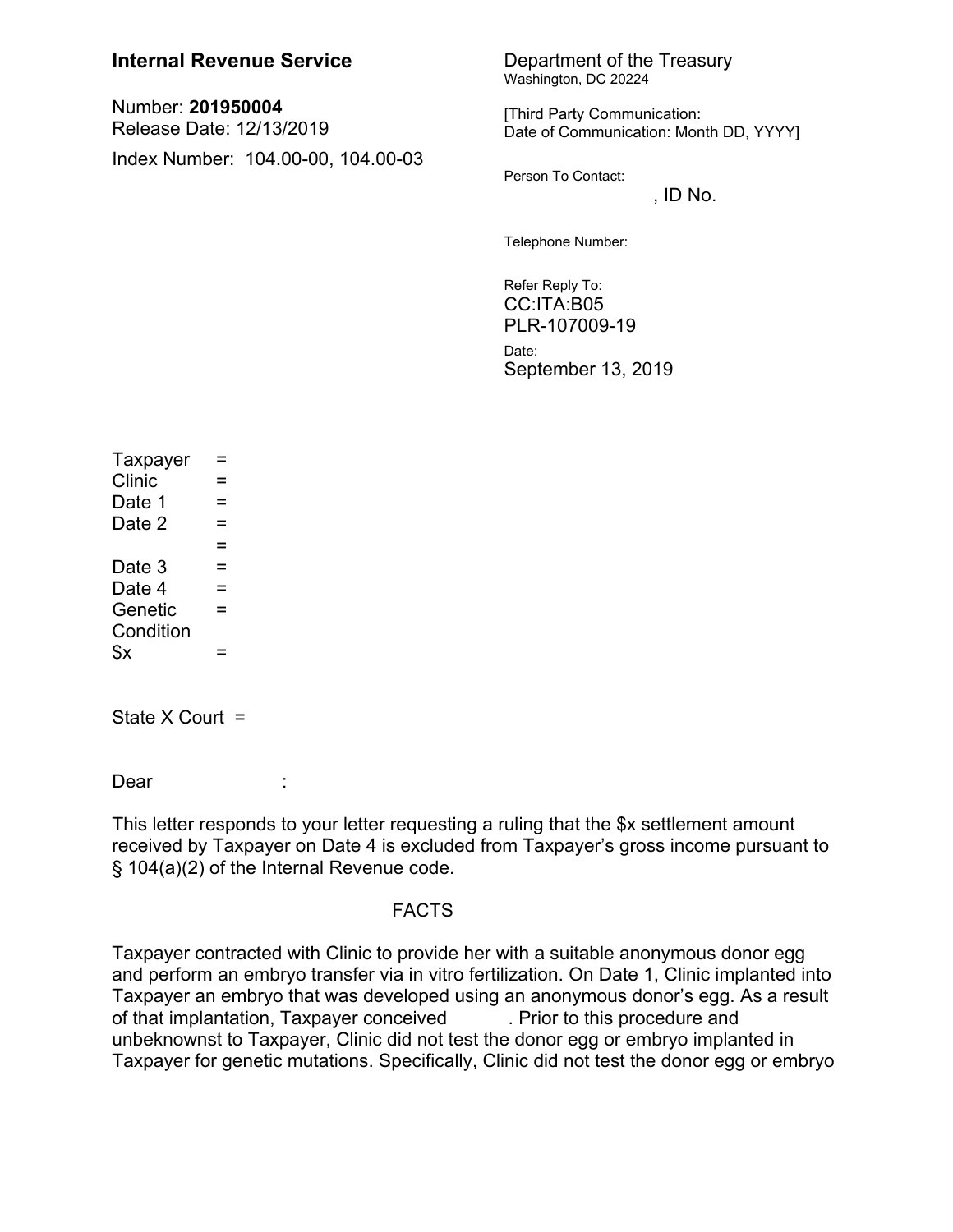PLR-107009-19 2

to determine if either carried the gene that causes Genetic Condition. On Date 2, Taxpayer gave birth to

Some months after  $\frac{1}{2}$  birth,  $\frac{1}{2}$  underwent a medical examination and genetic testing. The testing revealed that suffered from Genetic Condition. At no point prior to the birth of did Clinic inform Taxpayer that the donor egg and/or donor carried, or was at risk for carrying, the gene that causes Genetic Condition. Because of being born with Genetic Condition, suffer from multiple physical, cognitive, and behavioral disabilities.

On Date 3, the Taxpayer, individually and on behalf of filed a complaint in State X Court against Clinic seeking damages for the above described physical injuries and physical sickness that  $\longrightarrow$  suffered. Taxpayer's complaint states that after Taxpayer informed Clinic of the results of testing that revealed that suffer from Genetic Condition, Taxpayer was provided with genetic testing results of the anonymous donor egg which showed that it was positive for the gene causing Genetic Condition. Taxpayer's complaint claimed that  $\qquad \qquad$  physical injuries and physical sickness was the result of Clinic using a donor egg carrying the gene that causes Genetic Condition for the embryo that Clinic implanted into Taxpayer, and that Clinic failed to test the donor egg or embryo for the gene that causes Genetic Condition prior to the implanting procedure. The damages Taxpayer sought also included damages for emotional distress that Taxpayer suffered as a result of entity physical injuries and physical sickness. On Date 4, Taxpayer accepted a settlement of her lawsuit claims against Clinic for a single lump sum amount of \$x.

## LAW AND ANALYSIS

Section 61 provides that gross income includes all income from whatever source derived, except as otherwise excluded in subtitle A.

Section 104(a)(2) provides that gross income does not include the amount of any damages received (whether by suit or agreement) on account of personal physical injuries or physical sickness, except for amounts attributable to (and not in excess of) deductions allowed under § 213 (relating to medical, etc., expenses) for any prior taxable year.

Section 1.104-1(c)(1) of the Income Tax Regulations provides that damages for emotional distress attributable to a physical injury or physical sickness are excluded from gross income under § 104(a)(2). For purposes of § 1.104-1(c), the term damages means an amount received (other than workers' compensation) through prosecution of a legal suit or action, or through a settlement agreement entered into in lieu of prosecution.